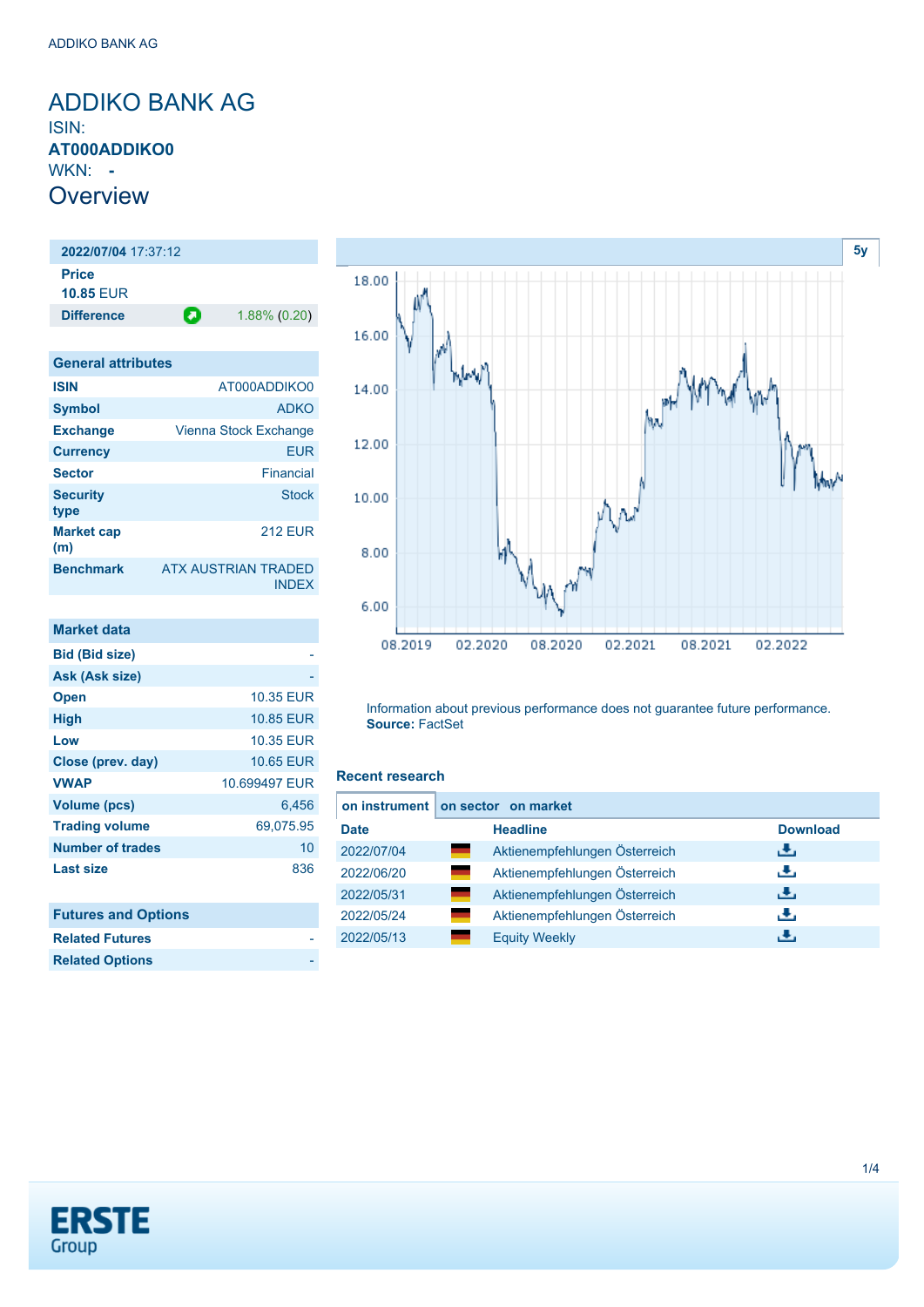## **Details**

**2022/07/04** 17:37:12 **Price 10.85** EUR

**Difference 1.88% (0.20)** 

| <b>General attributes</b> |                                     |
|---------------------------|-------------------------------------|
| <b>ISIN</b>               | AT000ADDIKO0                        |
| <b>Symbol</b>             | <b>ADKO</b>                         |
| <b>Exchange</b>           | Vienna Stock Exchange               |
| <b>Currency</b>           | <b>EUR</b>                          |
| <b>Sector</b>             | Financial                           |
| <b>Security</b><br>type   | <b>Stock</b>                        |
| <b>Market cap</b><br>(m)  | <b>212 FUR</b>                      |
| <b>Benchmark</b>          | <b>ATX AUSTRIAN TRADED</b><br>INDFX |

| <b>Market data</b>      |                  |
|-------------------------|------------------|
| <b>Bid (Bid size)</b>   |                  |
| Ask (Ask size)          |                  |
| <b>Open</b>             | <b>10.35 EUR</b> |
| <b>High</b>             | 10.85 EUR        |
| Low                     | <b>10.35 EUR</b> |
| Close (prev. day)       | <b>10.65 EUR</b> |
| <b>VWAP</b>             | 10.699497 EUR    |
| Volume (pcs)            | 6.456            |
| <b>Trading volume</b>   | 69,075.95        |
| <b>Number of trades</b> | 10               |
| Last size               | 836              |

| <b>Performance and Risk</b> |           |           |       |  |
|-----------------------------|-----------|-----------|-------|--|
|                             | 6m        | 1v        | 3v    |  |
| <b>Perf</b> (%)             | $-21.94%$ | $-18.42%$ |       |  |
| Perf (abs.)                 | $-3.05$   | $-245$    |       |  |
| <b>Beta</b>                 | 0.27      | 0.28      | 0.56  |  |
| <b>Volatility</b>           | 39.19     | 35.32     | 37.15 |  |



Information about previous performance does not guarantee future performance. **Source:** FactSet

| <b>Price data</b>                             |                        |
|-----------------------------------------------|------------------------|
| Ø price 5 days $\vert$ Ø volume 5 days (pcs.) | 10.72 EUR (5,028)      |
| Ø price 30 days   Ø volume 30 days (pcs.)     | 10.64 EUR (5,982)      |
| Ø price 100 days   Ø volume 100 days (pcs.)   | 11.19 EUR (13,534)     |
| Ø price 250 days   Ø volume 250 days (pcs.)   | 12.79 EUR (11,674)     |
| <b>YTD High   date</b>                        | 14.45 EUR (2022/01/10) |
| <b>YTD Low   date</b>                         | 9.80 EUR (2022/02/03)  |
| 52 Weeks High   date                          | 15.80 EUR (2021/11/03) |
| 52 Weeks Low   date                           | 9.80 EUR (2022/02/03)  |

| <b>Arbitrage views</b>          |                |                   |                      |                                 |                            |
|---------------------------------|----------------|-------------------|----------------------|---------------------------------|----------------------------|
| Exchange $\bigoplus$            | <b>Date</b>    | <b>Time Price</b> |                      | <b>Trading volume</b><br>(mio.) | <b>Number of</b><br>trades |
| <b>Vienna Stock</b><br>Exchange | 2022/07/<br>04 |                   | 17:37 10.85 EUR 0.07 |                                 | 10                         |
| Tradegate                       | 2022/07/<br>04 |                   | 22:02 10.85 EUR 0.00 |                                 | 1                          |
| <b>Stuttgart</b>                | 2022/07/<br>04 |                   | 16:29 10.60 EUR 0.00 |                                 | 11                         |
| <b>Munich</b>                   | 2022/07/<br>04 |                   | 08:03 10.65 EUR 0.00 |                                 | 1                          |
| <b>Frankfurt</b>                | 2022/07/       |                   | 08:05 10.50 EUR 0.00 |                                 | 1                          |

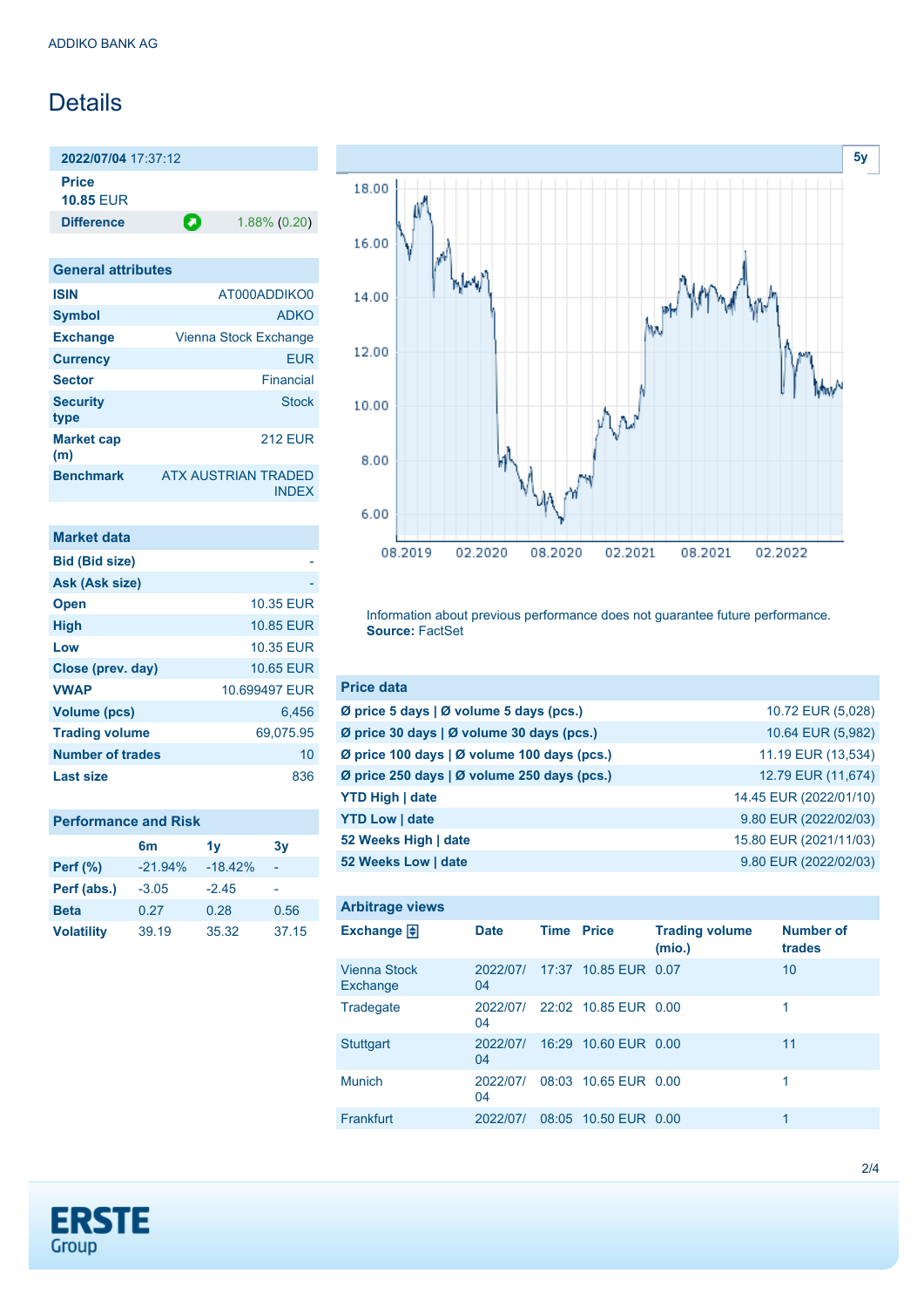|                                         | 04 |                               |    |
|-----------------------------------------|----|-------------------------------|----|
| <b>FINRA other OTC</b><br><b>Issues</b> | 13 | 2022/06/ 16:29 11.15 USD 0.00 |    |
| <b>Duesseldorf</b>                      | 04 | 2022/07/ 19:31 10.70 EUR 0.00 | 15 |
| <b>Berlin</b>                           | 04 | 2022/07/ 08:03 10.50 EUR 0.00 |    |